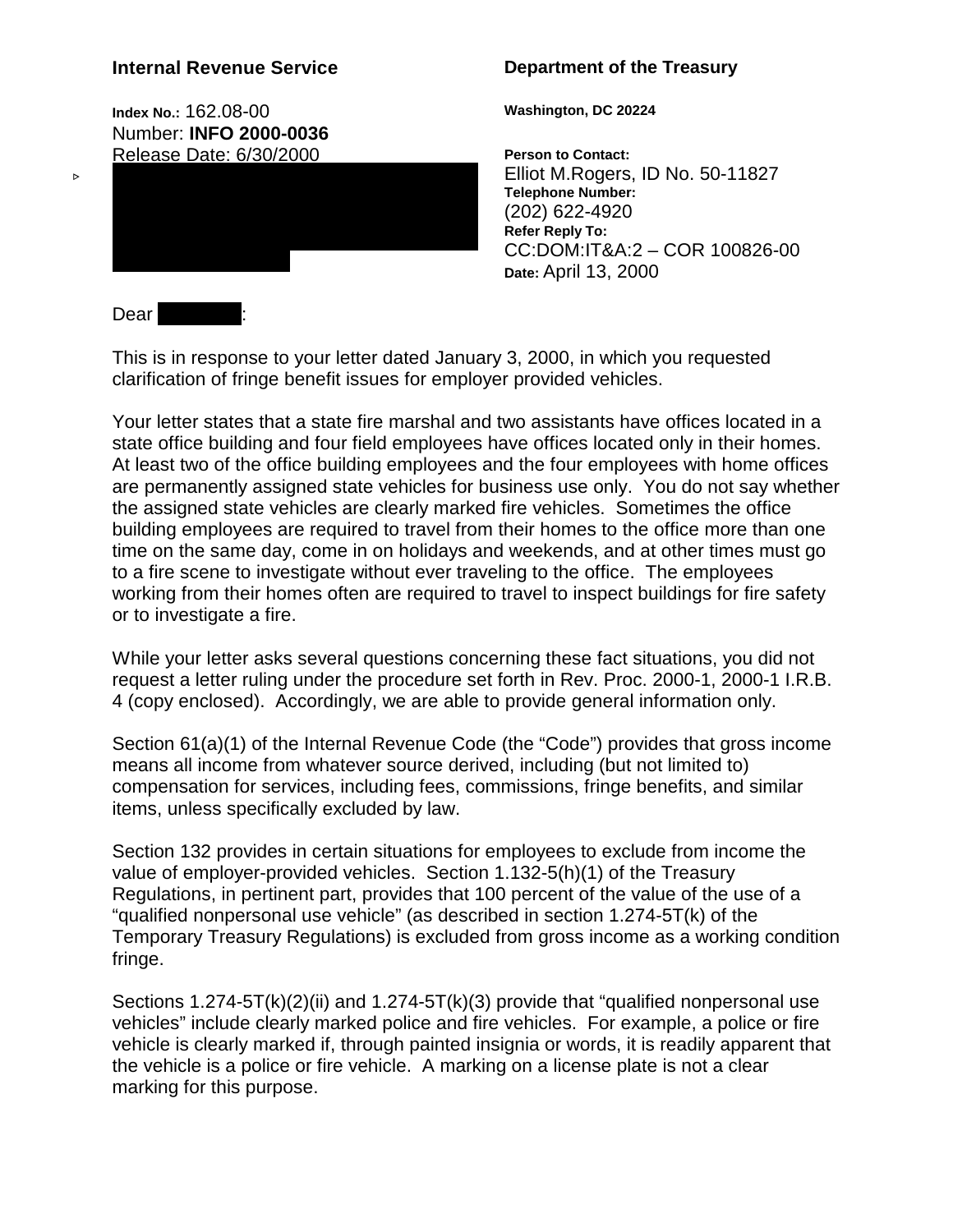#### COR 100826-00

Therefore, if an employee uses an employer-provided state vehicle which is a "qualified nonpersonal use vehicle", the value of the vehicle is excluded from gross income as a working condition fringe. The following information may be helpful if an employee uses an employer-provided state vehicle which is not a "qualified nonpersonal use vehicle".

Section 1.61-21(b)(1) provides that an employee must include in gross income the amount by which the fair market value of a fringe benefit exceeds the sum of (1) the amount, if any, paid for the benefit by or on behalf of the recipient, and (2) the amount, if any, specifically excluded from gross income by another section of the Code. Therefore, for example, if the employee pays fair market value for what is received, no amount is includible in the gross income of the employee. However, as a further example, if an employee only pays a flat amount which does not equal the fair market value for what is received, the employee must include in gross income the amount by which the fair market value of the fringe benefit exceeds the flat amount paid and the amount, if any, specifically excluded from gross income by another section of the Code. In general, the determination of the fair market value of a fringe benefit must be made before subtracting out the amount, if any, paid for the benefit and the amount, if any, specifically excluded from gross income by another section of the Code.

Section 132(a)(3) provides that gross income shall not include any fringe benefit which qualifies as a working condition fringe. Section 132(d) defines the term "working condition fringe" as any property or services provided to an employee of the employer to the extent that, if the employee paid for such property or services, such payment would be allowable as a deduction under section 162 (trade or business expenses) or 167 (depreciation).

Section 1.132-5(a)(1)(ii) provides that the value of an employer-provided vehicle that is attributable to an employee's business use of that vehicle is excludable from the employee's income as a working condition fringe, provided the business use is adequately substantiated in accordance with § 274 and its regulations. See generally §§1.274-5T(e) and 1.274-6T(a). Section 1.132-5(b)(1)(i) provides that the working condition fringe exclusion for the use of an employer-provided vehicle is determined based upon substantiated business mileage. The value that is attributable to an employee's personal use or unsubstantiated business use of such vehicle must be included in the employee's gross income

Section 162 allows a deduction for all ordinary and necessary business expenses paid or incurred during the taxable year in carrying on any trade or business.

Section 262 and its regulations, however, provide that except as otherwise expressly provided, no deduction is allowed for personal, living, or family expenses, including the costs of commuting to the taxpayer's place of business or employment.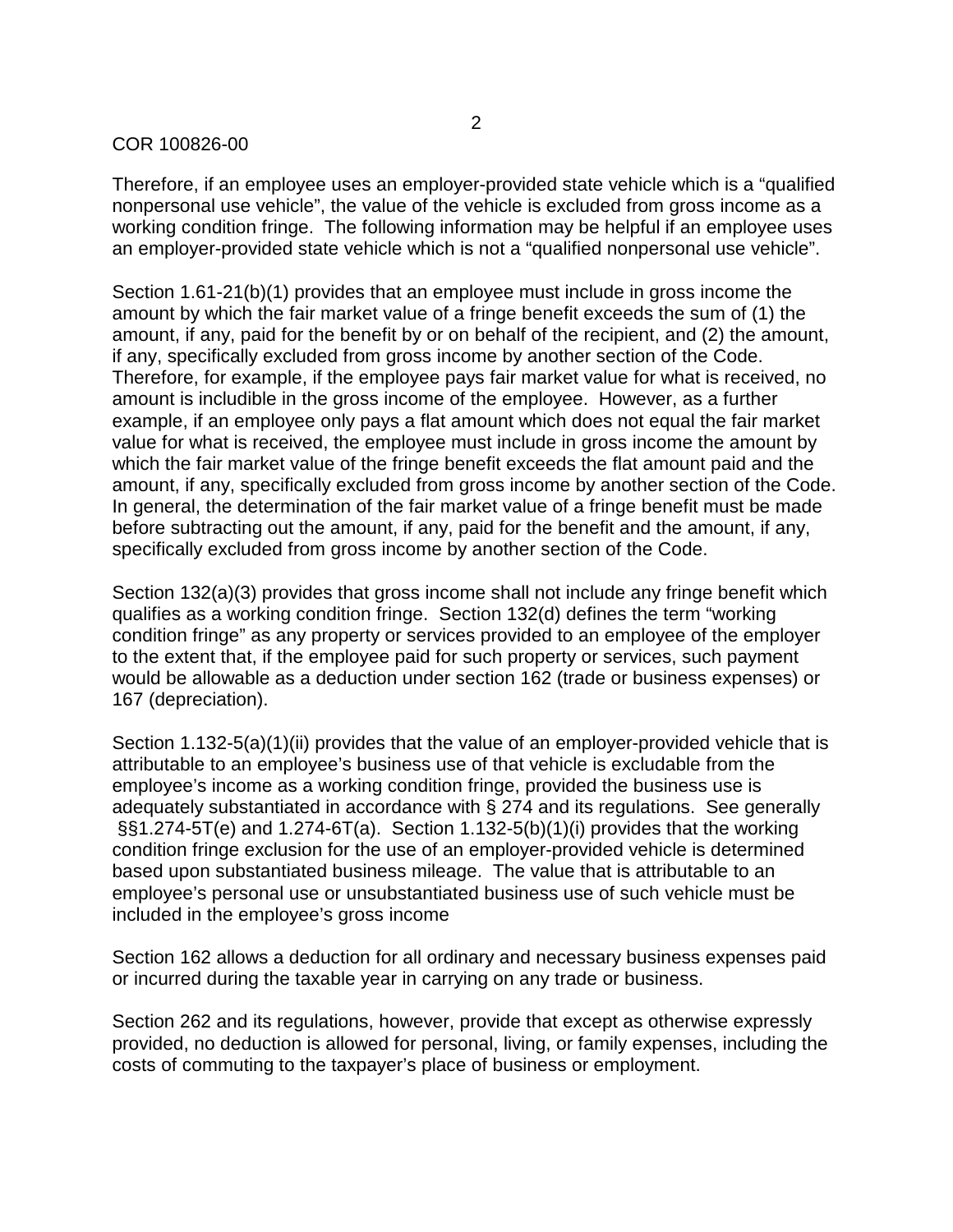#### COR 100826-00

Rev. Rul. 99-7, 1999-5 I.R.B. 4 (copy enclosed) provides, in general, that daily transportation expenses incurred in going between a taxpayer's residence and a work location are nondeductible personal commuting expenses. However, daily transportation expenses are deductible under the specific circumstances described in the ruling. For example, the ruling holds that if a taxpayer has one or more regular work locations away from the taxpayer's residence, the taxpayer may deduct daily transportation expenses incurred in going between the taxpayer's residence and a temporary work location in the same trade or business, regardless of the distance. The ruling also holds that if a taxpayer's residence is the taxpayer's principal place of business within the meaning of  $\S$  280A(c)(1)(A), the taxpayer may deduct daily transportation expenses incurred in going between the residence and another work location in the same trade or business, regardless of whether the other work location is regular or temporary and regardless of the distance. Under Section 280A(c)(1)(A) a residence may be considered the taxpayer's principal place of business if a portion of the dwelling unit is exclusively used on a regular basis as the principal place of business for any trade or business of the taxpayer. In the case of an employee, the exclusive use referred to in the preceding sentence must be for the convenience of his employer.

Thus, in general, the value of the use of a state vehicle for business purposes (including those trips described in Rev. Rul. 99-7 for which the taxpayer may deduct his or her expenses) is excluded as a working condition fringe, while the value of the use of the vehicle for personal purposes (including commuting) must be included in the employee's gross income.

Treasury regulations provide for the following three special rules for valuing employerprovided automobiles. Each rule has special requirements and conditions which must be met for the rule to be applicable. In general, section 1.61-21(d) of the Treasury regulations provides for the "automobile lease valuation rule" (lease value is taken from a table in the regulations); 1.61-21(e) of the Treasury regulations provides for the "vehicle cents-per-mile valuation rule" (personal miles included in income at fixed rate per mile); and, section 1.61-21(f) of the Treasury regulations provides for the "commuting valuation rule" (\$1.50 included in income per one-way commute).

Section 1.61-21(b)(4)(i) of the Treasury regulations additionally provides that if the vehicle special valuation rules of sections 1.61-21(d), (e), and (f) of the Treasury regulations do not apply with respect to an employer-provided vehicle, the value of the availability of that vehicle is determined under the general valuation principles set forth in that section. In general, that value equals the amount that an individual would have to pay in an arm's length transaction to lease the same or comparable vehicle under the same or comparable conditions in the geographic area in which the vehicle is available for use.